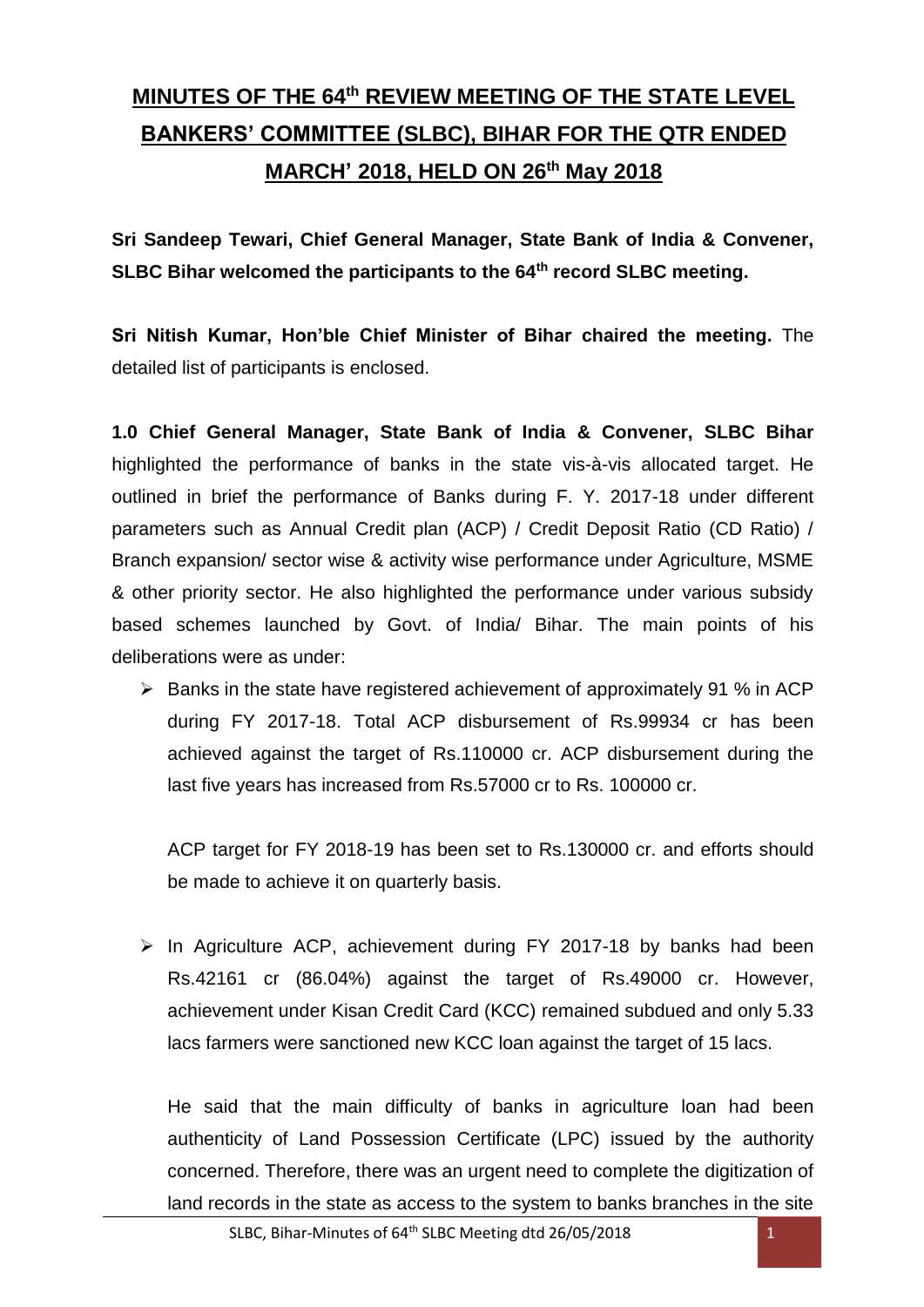will certainly improve the flow of agricultural credit. Authenticity of Land Possession Certificate (LPC) and noting of charge by the banks on the land against the loan would become transparent and faster. He also requested Govt. of Bihar to review the existing stamp fee structure in respect of documentation/ mortgage of agriculture loan and also for other priority sector loans.

- CD ratio, during FY 2017-18 increased from 43.94% to 45.38%. Although CD ratio has increased from 40.59% to 45.38% over the last five years, it is still below the national average of CD ratio and therefore extra effort by all the stake holders of SLBC is needed to improve it.
- During FY 2017-18, only 280 Banking Outlets (BOs) in Unbanked Rural Centres (URCs) have been opened against the target of 602. Performances of some of the banks are zero. He requested all banks to achieve the target.
- $\triangleright$  Performances of the banks have been appreciable as the achievement in total MSME sector is 117% of target and in MUDRA it has been 151% of the target. In SHG financing, performances of the banks have been continuously appreciable and during FY 2017-18 the achievement was approximately 100%.
- $\triangleright$  Strengthening of Cyber Crime Department, help from Govt. of Bihar in recovering banks' NPAs through Certificate cases & SARFAESI were also requested.
- $\triangleright$  Though Govt. of Bihar has been helping the banks in providing effective law & order support ,it is to be reviewed continuously keeping in mind the incident that occurred recently wherein a Branch Manger was shot dead in Arwal district. The factor of safety of bank and bank staff would lead to better productivity of banks.

**2.0 Sri N P Topno, Regional Director, Reserve Bank of India (RBI), Patna**  commented upon some of the following issues:

 **CREDIT DEPOSIT RATIO (CD Ratio):** Although CD ratio of the state has marginally improved, it is far below the national average and that of Eastern States of India and Bihar is on  $7<sup>th</sup>$  position. He suggested that comparison of data by SLBC on QoQ basis would generate better idea than YoY basis. For better discussion of 13 underperforming districts (CD ratio below 40%), a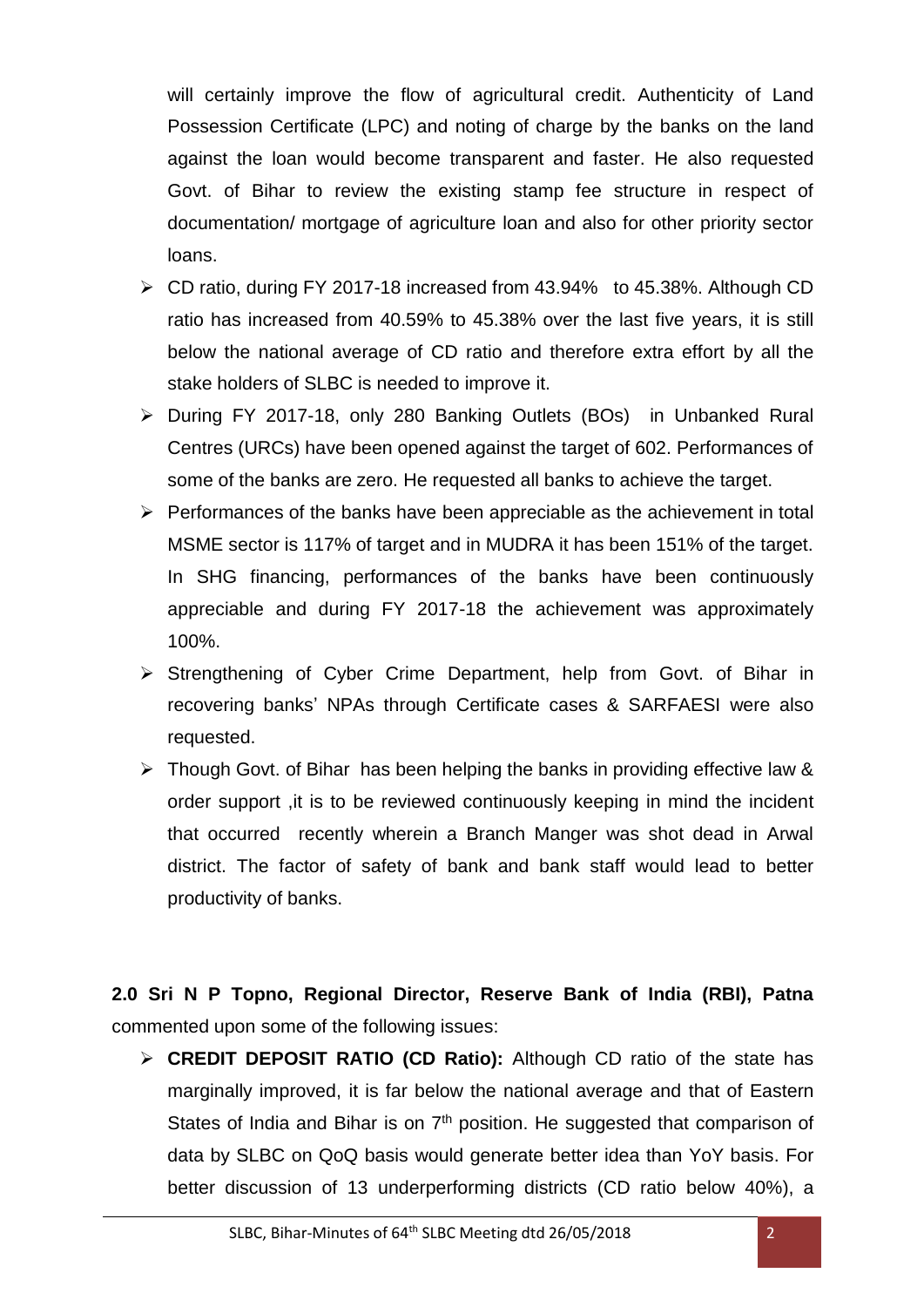separate group should be formed for thorough discussion and remedies. CD ratio has been an important agenda for discussion in DLCC meeting but this meeting is generally chaired by Senior Deputy Collector (Banking) which is not effective. District Collector must chair this meeting for its effectiveness.

- **Annual Credit Plan (ACP**): It appears from the data provided by SLBC that lending data of Banks are not correct. Why ACP achievement figure is not matching with lending figures of banks? All banks must give correct data to SLBC. Further, performance of Private Sector Banks has remained better than Public Sector Banks and the reason should be ascertained.
- **Banking Outlets (BOs):** Opening of 280 Banking Outlets (BOs) in Unbanked Rural Centres (URCs) against the target of 602 BOs is not acceptable. The confusion over banks placed under Prompt Corrective Action (PCA) has already been clarified by RBI that banks under PCA are also required to open Bank Mitra /Customer Service point. Hence the remaining banks must achieve the target for opening of BOs in allotted URCs immediately.
- **Law & Order position**: There should not be any doubt that better and effective law & order position is necessary for improving banking in the state.
- **Non Performing Asset (NPA) Recovery**: Rising NPA is a big challenge for the banks and country as well. It is the onus of each one, including Govt. Machinery, to improve the recovery culture. No doubt, Loan Waiver by Governments in the past in the country has been a major setback for the recovery climate in our country. After all, the loan amount provided by the banks belong to depositors of the banks which is to be repaid by the banks to the customers. Govt. should also propagate basics of banking in all public forums for creating awareness among public.
- $\triangleright$  Assured that RBI will always act as an enabling element to banks.

**3.0 Smt. Sujata Chaturvedi, Principal Secretary (Finance), Govt. of Bihar** highlighted the following aspects through a power point presentation:

 $\triangleright$  The average population served per branch in Bihar has been about 16000 as compared to the national average of 11000. Out of 602 allotted URCs for opening BOs by different banks, 322 URCs are yet to be covered by BOs.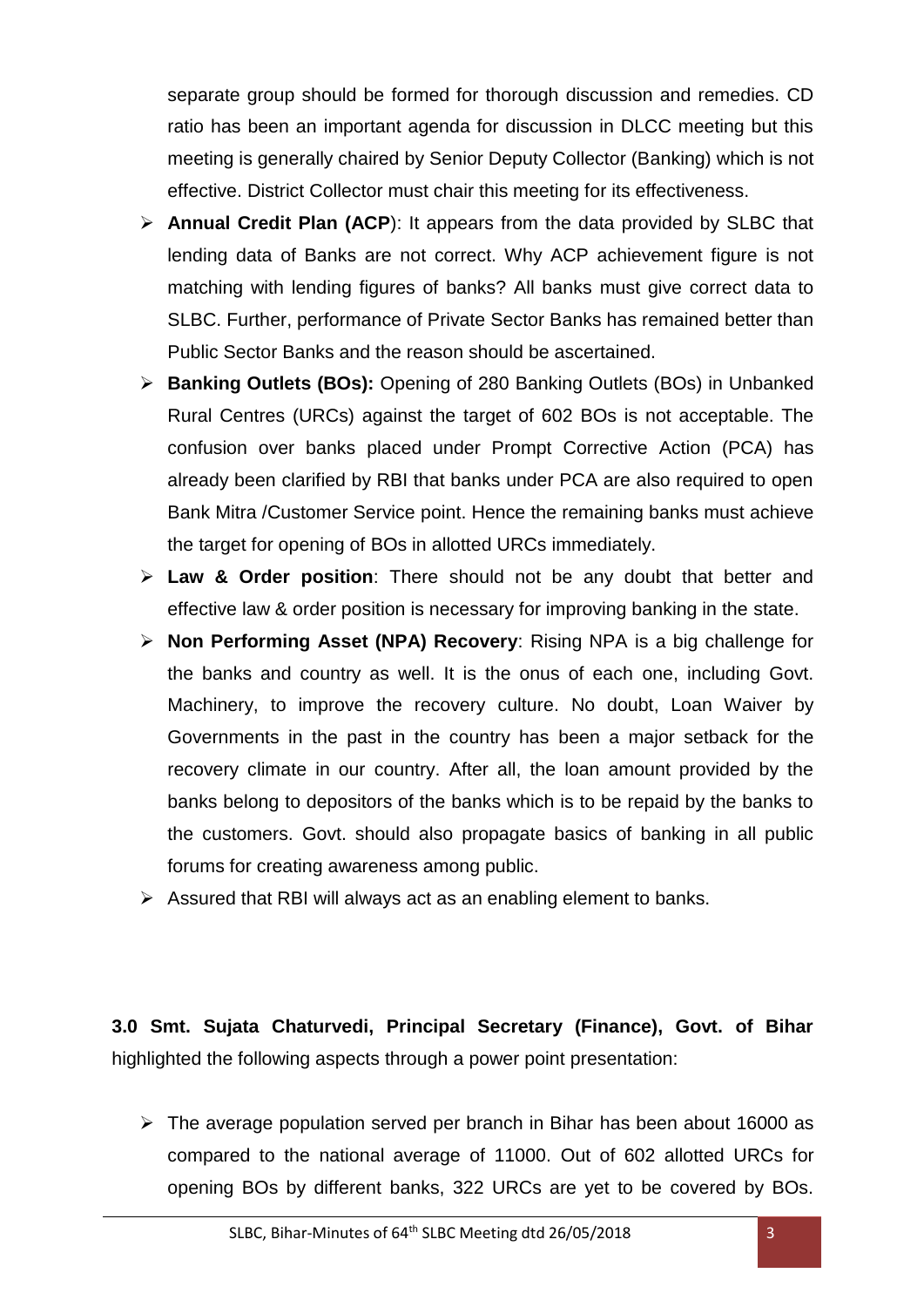Only 13 banks out of 26, to whom targets have been allotted, have opened the BOs. RBI has since clarified that notwithstanding the PCA, the concerned banks may open their fixed point BC outlets in URCs (in Tier 5&6 centres only) without approaching RBI for permission. All banks are requested to convert all URC locations allotted to them expeditiously.

- Annual Credit Plan (ACP): Total credit disbursement increased by 124% from Rs.44521 cr. to Rs.99934 cr in 2017-18. Priority Sector advances increased by 137% and flow of Agriculture & allied Agriculture activities increased by 96% during the same period. In the last five years, ACP flow under the priority sector is, however, around 71% only of total ACP flow. There is a need to increase the size of Agriculture ACP of state to Rs.70000 cr and coverage under Tarun from Kishore needs to be encouraged by the banks under Pradhan Mantri Mudra Yojna (PMMY).
- Allied Agricultural Activities: Lending to Dairy, Fishery & Poultry has not been found satisfactory. Credit support needs to be actively provided to eligible borrowers for the *"Mukhya Mantri Matsya Vikas Pariyojna"*. The following activities need special attention :- financing of milch animals, integrated dairy units, milk processing units, bulk milk chilling units, refrigerated milk vans, feed processing units, Commercial hatcheries/layer /broiler units, fish-culture, hatcheries, fish-seed plants, cold chain and marketing infrastructure. Pisciculture practiced on community land may be supported by Banks in Joint Liability Group (JLG)/ Self Help Group (SHG) mode.
- Minutes of Business Correspondent (BC) meetings held on 04.05.2018 should be implemented.
- $\triangleright$  All banks are required to ensure data flow to SLBC from their MIS as per recent guidelines of RBI on revamping of SLBC format.

## **4.0 Sri Sushil Kumar Modi, Hon'ble Dy Chief Minister, Govt. of Bihar** expressed his views as per mentioned hereunder:

 $\triangleright$  Hon'ble Dy. CM expressed his thanks to Banks in Bihar for attaining 91% of target during 2017-18 and requested to achieve minimum 95% during 2018- 19. He reminded that ACP achievement during 2015-16 was 95%. Some underperforming districts (viz. Madhepura, Supaul, Sitamarhi, Banka, Seohar etc.) and banks are impacting the total achievement of ACP and hence an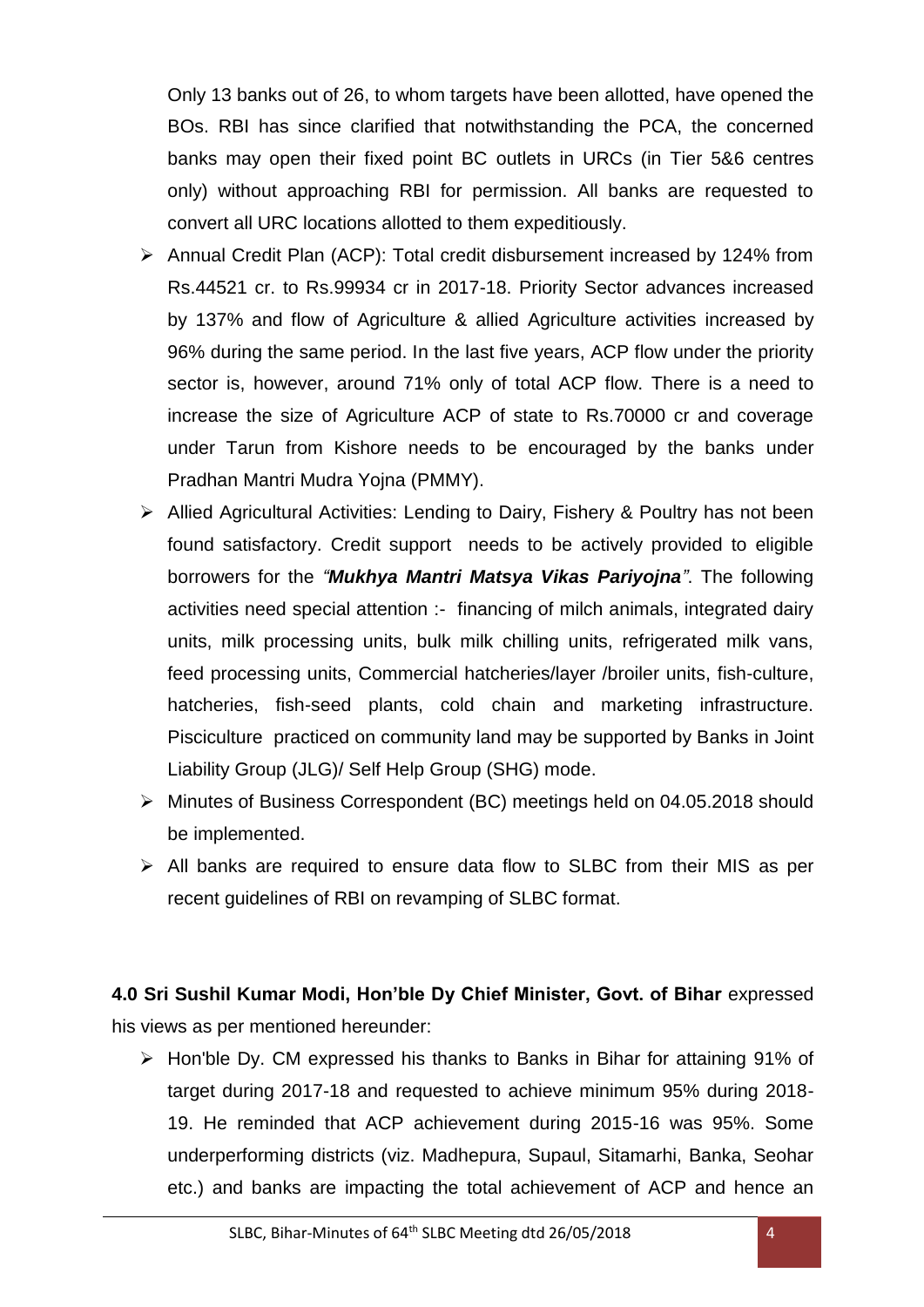in- depth analysis and remedial measures are required to be undertaken from next quarter. Similar scenario was described by him in achievement of CD Ratio data of Bihar.

- For the current FY i.e .2018-19, SLBC should allot more targets to underperforming banks and Districts out of the total ACP target of Rs.130000 cr. Banks performance in the area of SHG has been appreciable.
- $\triangleright$  Government is spending approximately Rs.1,50,000 cr under several welfare schemes, to the different beneficiaries, through Direct Benefit Transfer (DBT) and the role of banks is very significant in its implementation. Regular feedback is being received that banks are deliberately delaying transmission of Government fund to beneficiaries' accounts. List of delay and failed transactions are not shared with departments of GoB. A lot of complaints are coming to Govt. against banks by DBT beneficiaries' which require urgent and quick action.

**5.0 The Hon'ble Chief Minister, Bihar** expressed his views & concerns as mentioned hereunder:

- $\triangleright$  I have always attended the 1<sup>st</sup> SLBC meeting of any fiscal year.
- $\triangleright$  I have noted the issues raised by the Chief General Manager, SBI during his inaugural speech and we are committed to address these issues on priority basis.
- $\triangleright$  Government is aware of the incident mentioned by the CGM. Nobody will be spared and strict action will be taken against the culprits. Safety and security will be ensured.
- $\triangleright$  The local police must be informed in case of cash remittance by bank form one place to another place. GoB is going to raise Bihar Industrial Security Force in line with CISF to provide security specially to banks and other such organisations.
- $\triangleright$  I am happy that RD, RBI has himself questioned the integrity of banks' data given to SLBC which we are discussing. My suggestion is that banks should discuss it and adopt all measures to procure pure data for discussion on SLBC forum.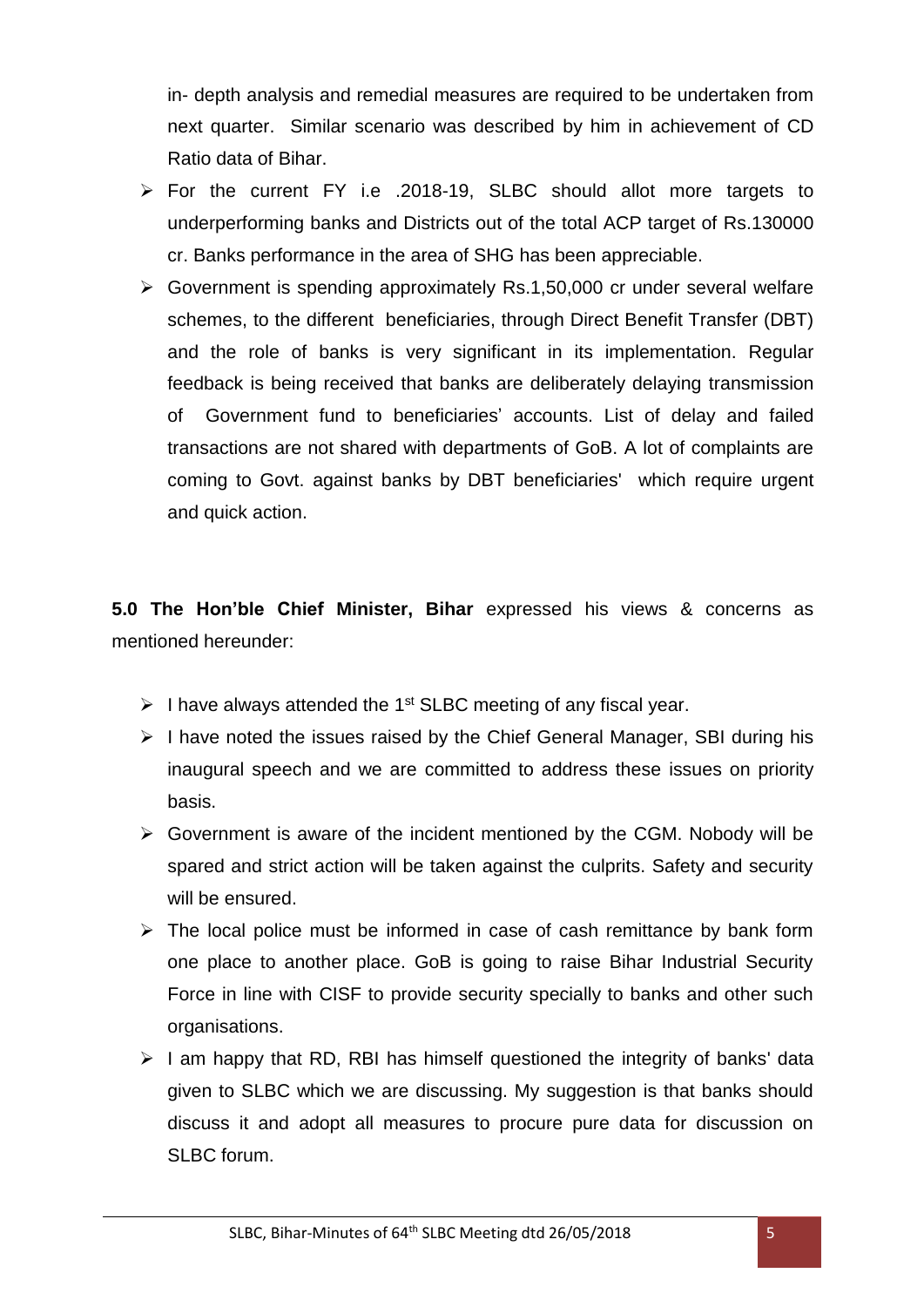- My experience and concern is that Govt of Bihar has to be dependent on banks for implementation of its various schemes/programmes. But ,unfortunately, banks did not extend help to the Government as per need. We have implemented various schemes based on cash payment system for example Cycle Scheme, Pension Schemes and Scholarship Schemes etc. Government always wanted to transfer the fund to beneficiaries' accounts through banks within shortest time and through fastest mode of payment systems (e.g. RTGS/NEFT/Bank Transfer) so that it would help the needy in their distress moments. Unfortunately, the same does not happen and payment gets delayed by branch officials at branch level of the bank. Banks have to take care that transfer of funds is quick and payment is on time. For this, the system has to be improved and strengthened at lower levels of the banks.
- **Customer Service Point (CSP)/ BC Point:** Government is very much anxious about the way the CSPs are functioning in the state. There have been a number of complaints by the customers of banks against the CSPs, especially in the area of cash payment and other services. It has come to notice of the Government that many CSPs are cheating the poor people when they go to receive their payment. This is not acceptable. When the payment of various social welfare schemes of the Government is routed through banking channels, the role and responsibilities of banks are bound to increase. In this scenario, it is imperative on the part of banks to streamline and tighten their control mechanism at micro level i.e. at branch / CSP outlet level, for effective and seamless delivery. Failure on the part of banks will cause serious damage not only to the credibility of the banks but also to Government. Banks should also share details of CSPs with the District Administration, so that they could also verify the antecedents of the person handling the CSP by using their machinery. Thus the chances of entry of any wrong person in the system will be minimised. If there is any irregularity, people think that the Government is responsible whereas irregularity is committed at level of the banks. It is high time to review the functioning of BC system. There is urgent need of tightening of CSP model with the help of the District Administration.
- **Credit availability by the banks:** One important area of concern for the State Government is the area of credit delivery which is not satisfactory due to delayed disposal of loan applications by the banks. Bank's branches are not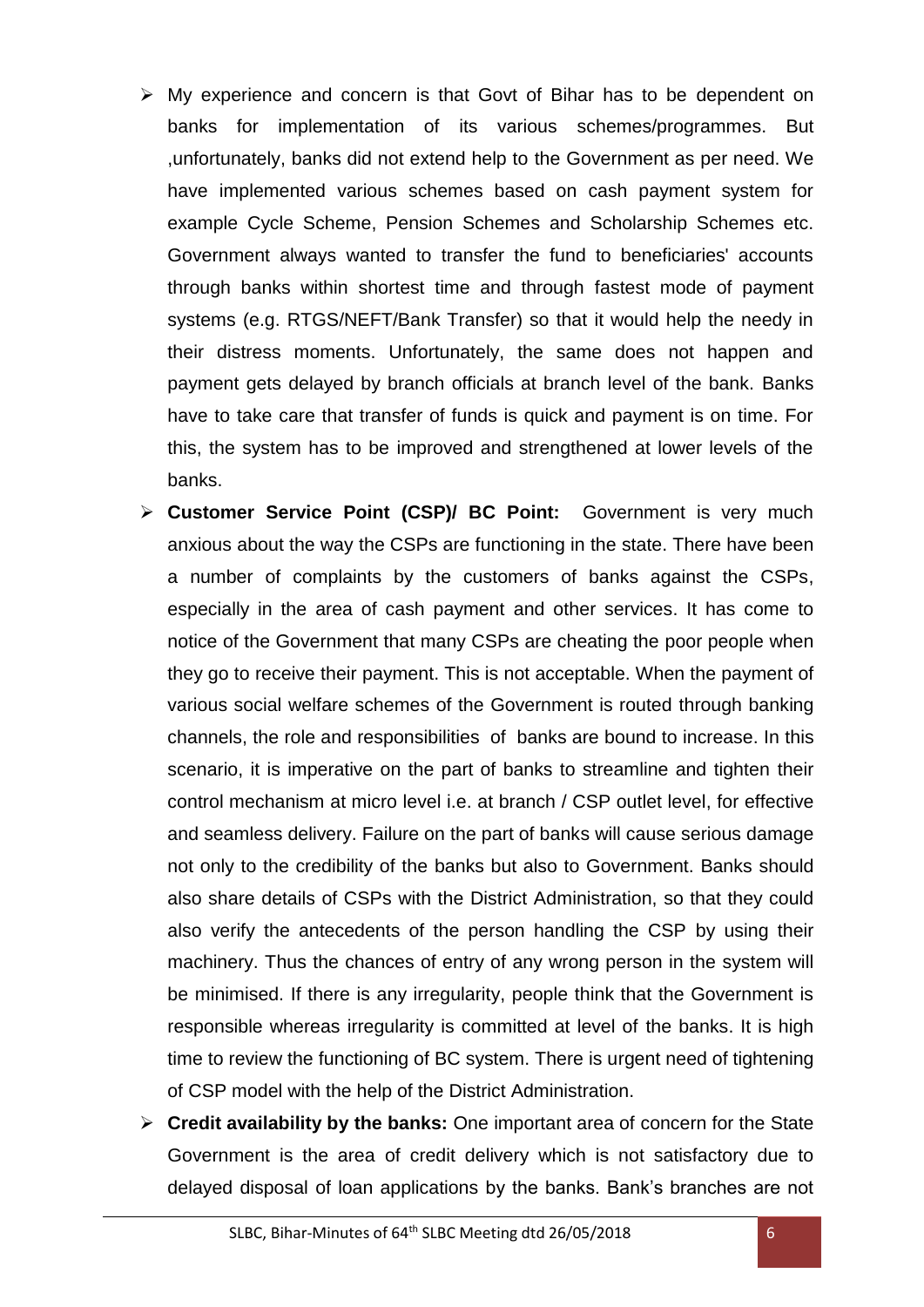sensitised for quick and timely disposal of the loan applications. In Bihar Student Credit Card Scheme, it is our experience that despite guarantee of GoB for the outstanding of Rs 4.00 lacs + interest, banks did not help in making the scheme successful. Banks were having tendency to deal the applications in their usual way of complicated and non-user friendly procedures etc. Banks need to simplify their loan process for smaller loans because small borrowers are seldom defaulters whereas loans to many big corporates have turned into NPAs. In Bihar, the general tendency of individuals is not to avail loan and in case they take loan, they have the tendency for repaying their loans. In my view, Banks' thinking in the area of loan is just contrary to what it should be. Banks are inflexible for small borrowers but flexible enough in case of large borrowers. Banks should improve their functioning and devise systems and procedures according to new challenges posed before them. I shall, therefore, suggest the banks to increase manpower at branch level so that branches can function smoothly. It will ultimately make the banks efficient. Number of branches should also be increased. As per RBI guidelines, there should be a bank branch per five thousand of population. National average is eleven thousand whereas in Bihar there is one bank branch for sixteen thousand of population. This shows the urgency of increasing bank branches and the State Government is committed to help in all possible manners. Govt. has time and again offered its Panchayat Sarkar Bhavans, that too without any rental. However, none of the banks have approached GoB for it.

- **JEEVIKA** has already formed more than 8 lacs SHGs and the target is 10 lacs. More than 80 lacs families are associated with the SHGs till now. Banks should come forward for extending credit linkages to them without delay.
- **Credit Deposit Ratio:** CD ratio of Bihar is even less than 50% , far below the national average which is more than 70%. It means deposit of Bihar is being sent to other states. It is true that there are no big industries in Bihar but small industries are here and they need credit. CD ratio of Gopalganj / Siwan/ Saran is very low. The reasons for the same should be analysed so that corrective measures may be taken.

Lastly, Banks should ensure that their systems are adequate and geared to cater the needs of people of Bihar. Bihar is a land locked State and without special provisions the big Industries will not be attracted. There is huge potential for Small Scale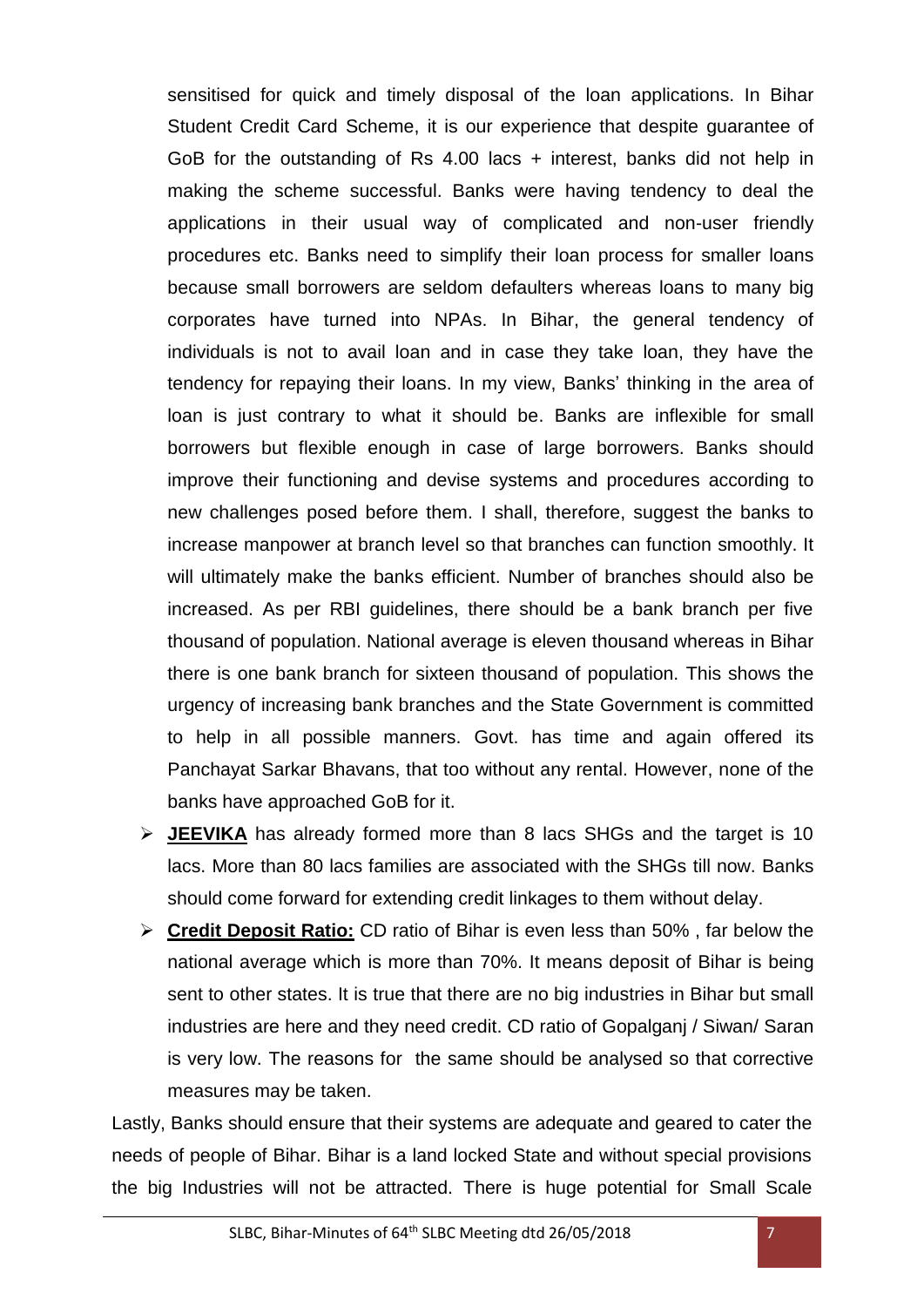Industries. The State Government is trying hard for their development but this will not be possible without your co-operation. The Country will prosper and develop only if the State like Bihar will develop.

**6.0 Chief General Manager, NABARD, Patna**: Vote of thanks was given by CGM, NABARD, Patna to Hon'ble Chief Minister with a assurance that banks in the Bihar shall definitely work for the development of the state and shall act as per the deliberations made by the Chair.

**7.0 Review of Performances of Banks during 2017-18, Hon'ble Dy Chief Minister reviewed the performance of the banks. Following are the points of discussions:**

- ACP & CD ratio Before next SLBC meeting, Heads of Lead Banks of the laggard districts, where ACP achievement is below 80% and CD ratio is below 35%, shall ensure to visit & review them and shall put up their analysis report for discussion in next SLBC meeting.
- $\triangleright$  SLBC should further drill down the data i.e. branch level data for analysis purposes. SLBC may hire the services of Data Analytics. From next meeting, SLBC should put up more detailed analysis and also ATR of various meetings with observations and solutions.
- $\triangleright$  The following departments shared their concern with the banks as per the instruction of the Chair.

## **7.01 The Principal Secretaries to Govt. of Bihar gave their views.**

### **7.01.01 Principal Secretary, Social welfare.**

 $\triangleright$  There is problem in effecting payment under DBT to the beneficiaries. The mode of transaction is NEFT or RTGS or Bank Transfer. In case of NEFT/RTGS failed transactions, banks are not providing us the list along with reason of failure. Banks are generally saying that these transactions usually fail due to "a/c is dormant" or "network error destination" etc. Banks have not shared with us the fate of our Approx 1.73 lacs transactions whether they got through or failed. Most of the transactions relate to SBI or MBGB. Bank replied that the platform of NEFT/RTGS is a totally automated and in case of failed transaction for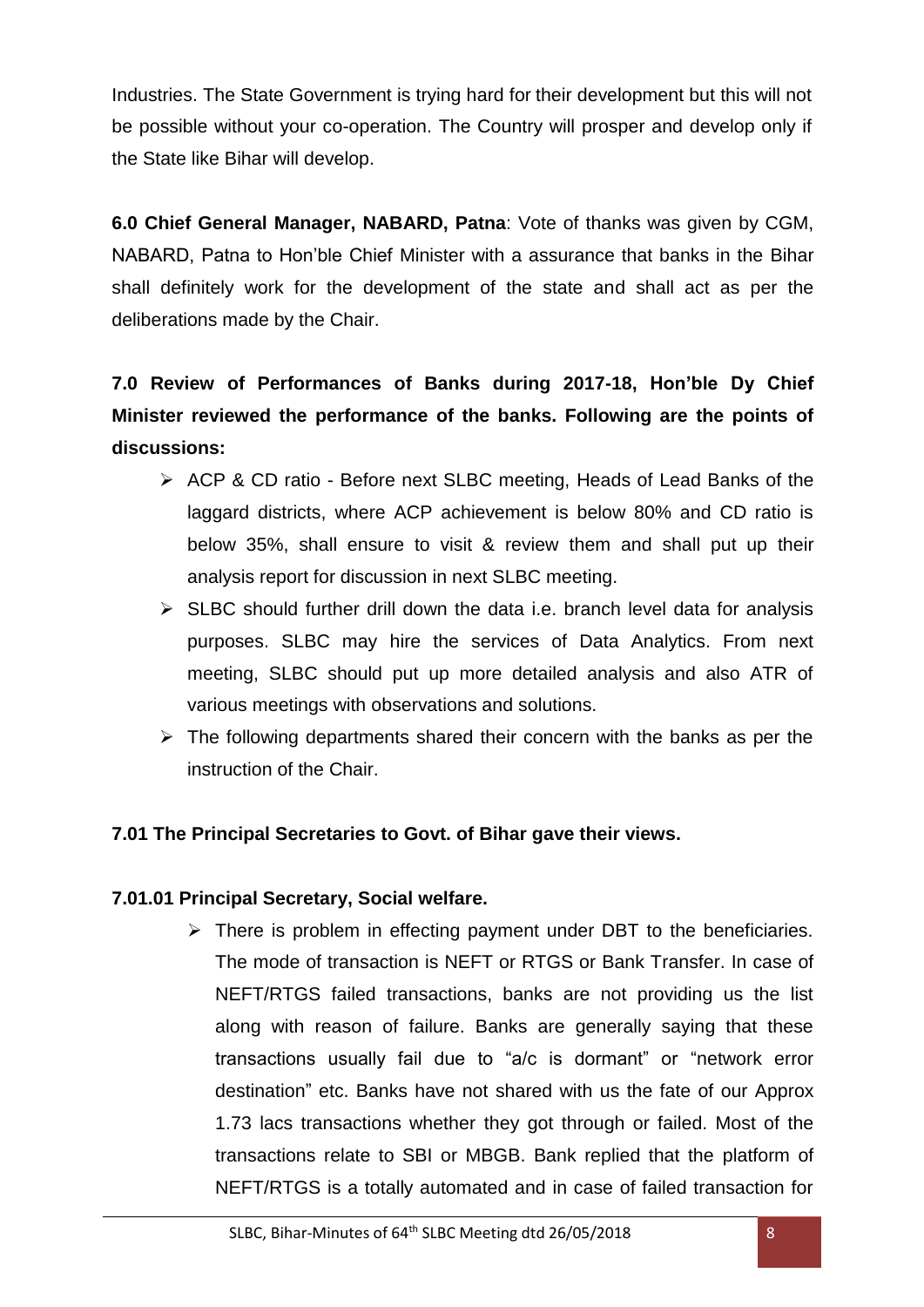any reason, the amount is credited back to the remitters' a/c i.e. a/c from which the amount has been remitted. There is no mechanism to ascertain whether the a/c of the destination bank has been hit or not.

- $\triangleright$  Principal Secretary, Finance asserted that the data of inoperative/closed Accounts is not being provided by the SLBC. She also emphasised that the problem in DBT is more in those Departments which are not on the PFMS platform. She pointed out that banks do not have their protocol for DBT transactions.
- Regional Director (RD), RBI Patna, General Manager (NW-III) from SBI and Chairman MBGB deliberated that they can analyse the issue if it is brought specifically to their notice on case to case basis.

Hon'ble Dy. Chief Minister advised that

(i) Free SMS facility to the a/cs of beneficiaries should be provided by the bank so that they should know the credit / debit amount in their accounts to avoid any fraudulent activity as described by Hon'ble Chief Minister and

(ii) The respective departments of GoB were instructed to arrange for a separate meeting in this regard with the related banks.

### **7.01.02 Principal Secretary, Agriculuture.**

- $\triangleright$  To speed up flow of Agriculture Credit, limit of Collateral Security free Agriculture loan in the state from banks to farmers should be increased from 1.00 lacs to 2.00 lacs.
- $\triangleright$  Performance of the banks in the areas of KCC loan/ custom hiring / Farm Mechanisation loans has not been satisfactory during FY 2017-18. Govt. of Bihar is also giving 1% additional interest subvention to eligible agriculture loan borrowers but banks are not claiming it in time and not passing the benefits to eligible borrowers.

### **7.01.03 Secretary, Rural Development.**

 $\triangleright$  Though performance under SHG is satisfactory, more credit linkages is required to be done in the FY2018-19. Performance of UBGB in SHG remained less despite the fact that a large area of Bihar is covered by this bank. UBGB replied that there was a capital constraint to UBGB and therefore the loan growth was subdued.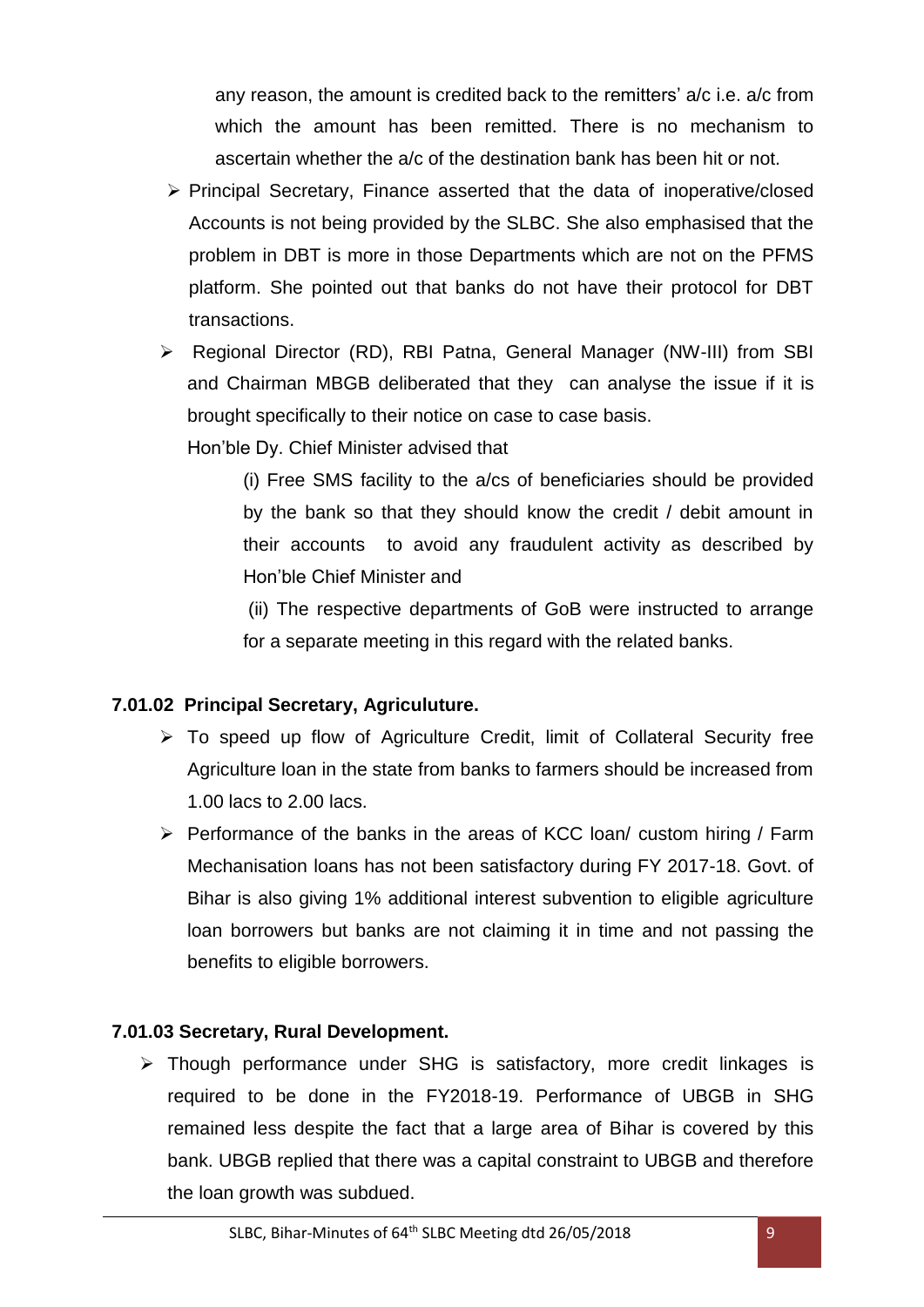- There is shortage of SHG related forms (S/B a/c opening form, Credit linkage form) as banks are not providing the same to JEEVIKA in sufficient quantity. RD, RBI, Patna instructed all the banks to provide sufficient form to JEEVIKA.
- $\triangleright$  Credit camps have been scheduled on 27.6.2018, 27.07.2018 & 27.8.2018 for SHGs . All banks have been advised to participate in the camp whole heartedly.
- $\triangleright$  Bank's linkage to trainees from RSETI in the state remained 28% which is not encouraging. All banks were advised to focus on it so that it could be improved.
- Trainers in the RSETI must be certified trainers and "Bihar Skill Mission" can be utilised for improving the performance of RSETIs.
- Land allotment for RSETI in Lakhisarai and Patna districts is in progress and is expected to be completed very soon.

## **7.01.04 Principal Secretary, Industries Deptt.**

- Expressed that achievement under PMEGP during FY 2017-18 remained 111% of the target.
- $\triangleright$  Viable loan proposals should not be rejected by the banks on flimsy grounds.
- $\triangleright$  Meetings of SLBC sub-committee on Udyog be attended by senior officials from Banks and Government Departments.
- $\triangleright$  Expressed his concern on low number of ATMs in cane growing areas.

### **7.01.05 Principal Secretary, Urban Development.**

- Performance of banks under Pradhan Mantri Awas Yojna (PMAY) during 2017-18 remained subdued except SBI. Requested all the banks to make the scheme successful.
- Performance of Banks under Din Dayal Antyodaya-National Urban Livelihood Mission (DAY-NULM) and Credit Linked Subsidy Scheme was not at all encouraging
- $\triangleright$  Informed the banks that notification for approval of map for construction of houses outsides municipal areas has since been done and banks should now take up the schemes related to Housing loan proactively.
- $\triangleright$  SLBC should put up data of Housing loan Urban and Rural area wise from next SLBC meeting for a better analysis.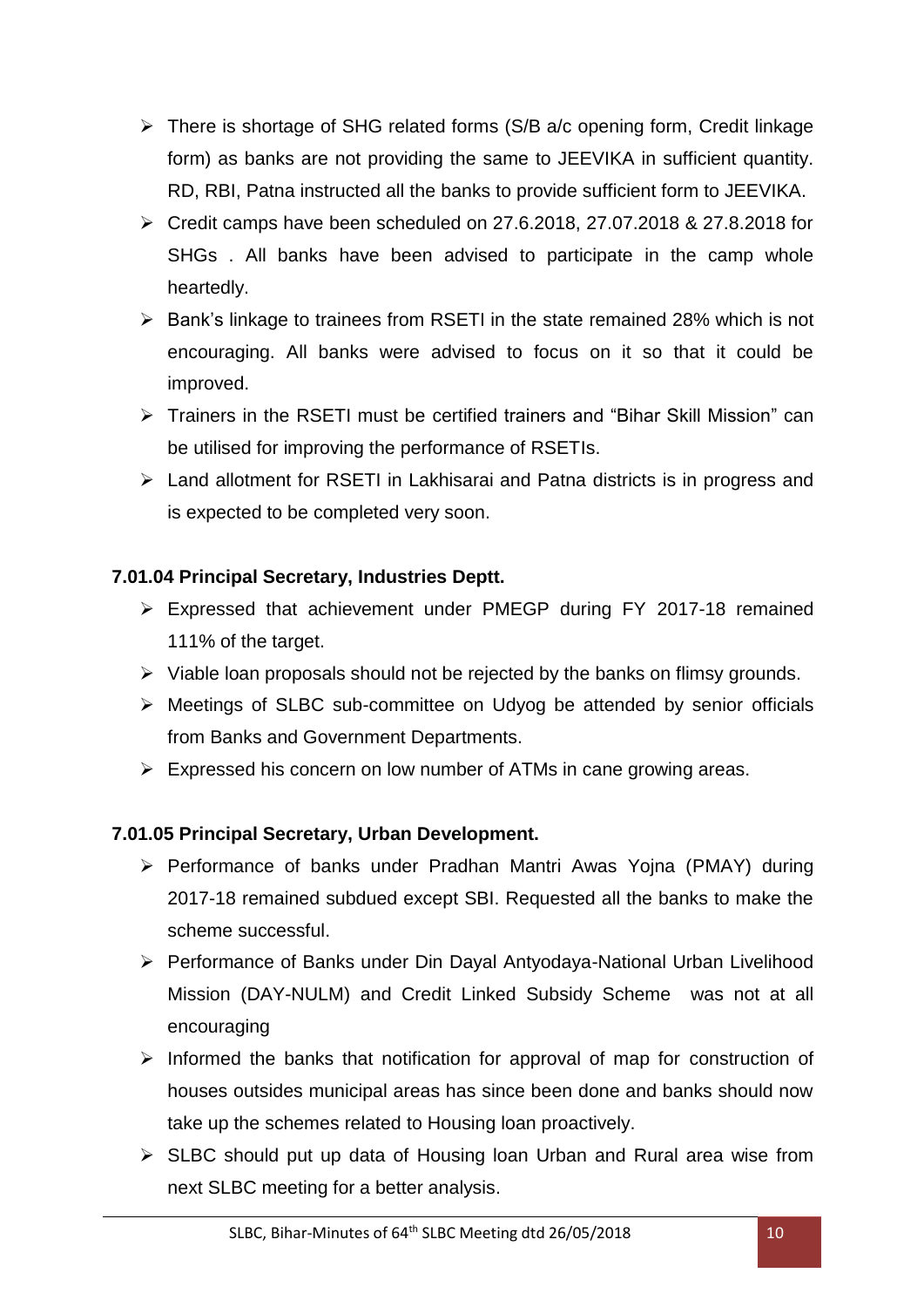**8.0 In Conclusion, the Hon'ble Dy Chief Minister, reiterated the following important points for action on part of the banks and other stake holders of SLBC:**

- $\triangleright$  Flow of data of banks to SLBC should be authentic and error proof. RBI guidelines for providing the data by banks to SLBC directly from MIS of the banks, as per SLBC format, must be started and no manual data entry to be done. RBI must look into its implementation in 3-4 months.
- $\triangleright$  ACP target of Banks must be achieved.
- ▶ Controlling head of Banks must attend DLCC/DLRC meeting in few districts. SLBC to circulate a roster of controlling heads for DLCC/ BLBC meetings district wise and block wise respectively.
- $\triangleright$  SLBC to circulate roaster of meetings for SLBC subcommittee I & II for the year in advance.
- $\triangleright$  SLBC to put up detailed analysis of data from next meeting and not merely data. The analysis should include the reason for non achievement of targets during 2017-8 and the progress made by the banks during 2018-19 so far.
- $\triangleright$  More ATMs should be set up and banks should always keep their ATMs in workable condition to avoid inconvenience to customers. SLBC should give plan for opening and operations of ATMs in 2018-19.
- $\triangleright$  Target of BOs should be achieved by the banks who failed to achieve it.
- $\triangleright$  Issues of deposit coins by branches should be taken up by each bank and must be sorted out urgently.
- $\triangleright$  SDCs/LDMs to provide the data of NBFCs/ Ponzi schemes functioning in their district to SLBC.
- $\triangleright$  Procedure of making insurance claim under social security schemes  $-$ PMSBY/PMJJBY - should be advertised by SBI in leading newspapers of Bihar for public awareness. SLBC should come up with data on time taken in claim settlements in these schemes.
- $\triangleright$  SLBC to arrange a separate review meeting of Pvt. Sector banks and RRBs in the coming month.

**9.0 Sri R K Das, AGM (SLBC)** proposed that the next SLBC meeting for June quarter of 2018-19 be held on 10/08/2018 which was ratified by the stake holders.

-----------------------------------XXXXX--------------------------------------------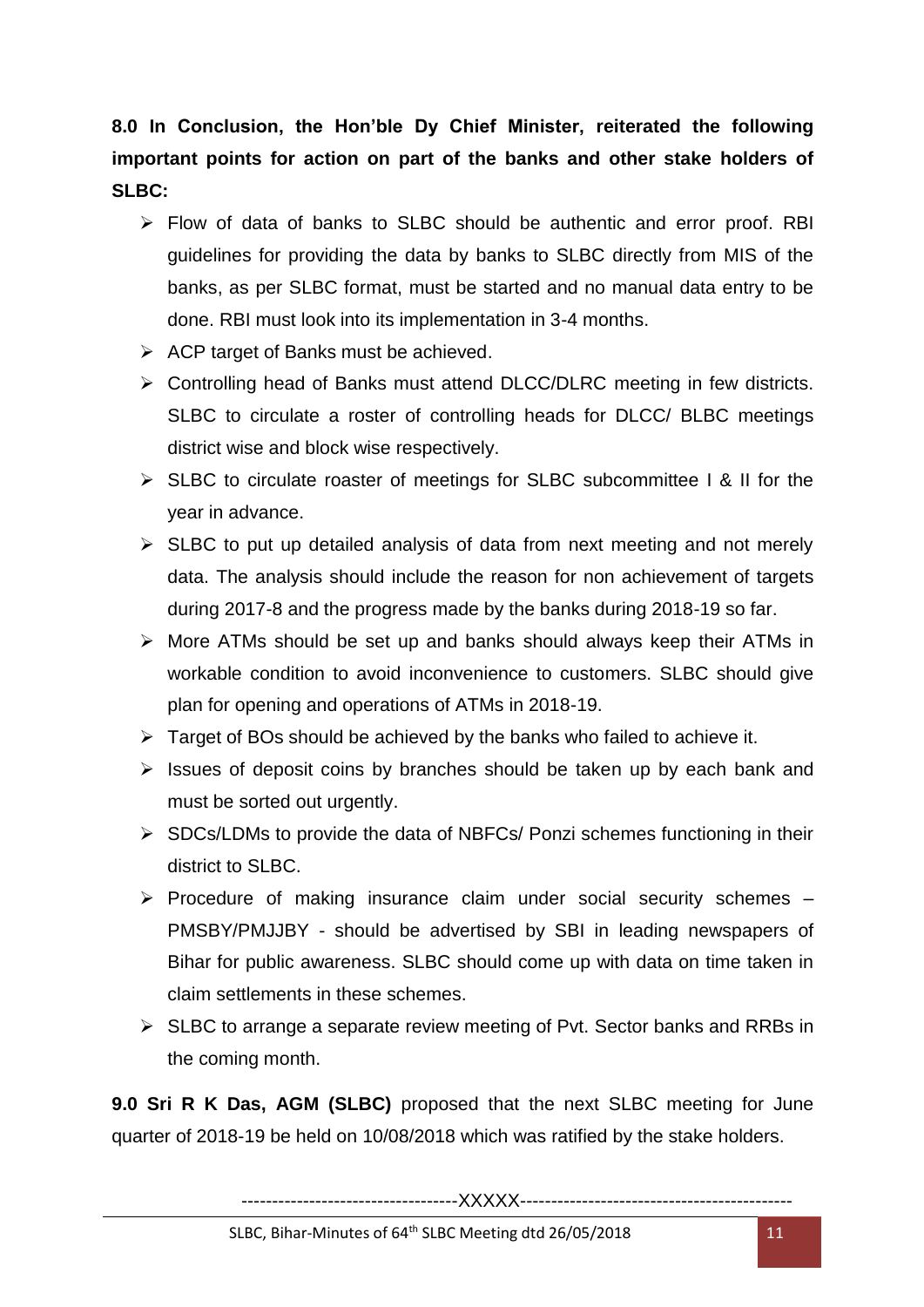## **ACTION POINTS 64 th SLBC MEETING HELD ON 26 th MAY, 2018**

## 1. **Action taken report on minutes of SLBC Meeting, SLBC Sub Committee & other meetings:**

All Banks / related Government departments/ other stake holders should ensure to implement the minutes of the meeting and to submit their ATRs to SLBC from next quarter.

## **(Action: By all the stake holders of SLBC)**

## 2. **SLBC subcommittee I&II / DLCC/ DLRC MEETINGs**

2.01 SLBC to circulate roaster of meetings for SLBC sub-committee I & II for every year in advance.

## **(Action: by SLBC)**

2.02 DLCC/DLRC meetings in the district should be chaired by District Collector of the respective district.

## **(Action: by Govt. of Bihar)**

2.03 Controlling heads of state of different banks to participate in a few DLCC/DLRC meetings. SLBC to prepare and circulate the roster of controlling heads of banks to attend DLCC/DLRC meetings from next quarter.

## **(Action: by all banks, SLBC and LDMs )**

2.04 SDCs/LDMs to provide the data of NBFCs/ Ponzi schemes functioning in their district to SLBC.

### **(Action: by SLBC,SDCs/LDMs )**

## **3. OPENING OF BANKING OUTLETS (BOs) AND REVIEW OF FUNCTIONING OF BC CHANNEL OF BANKS:**

3.1 Banks which have not achieved the target for opening BOs during 2017-18 should achieve the target in their allotted URCs by 30.06.2018.

## **(Action: All concerned banks)**

3.2 Banks should immediately review and tighten all the loop holes in the system of the functioning of BC model of banking.

### **(Action: All concerned banks)**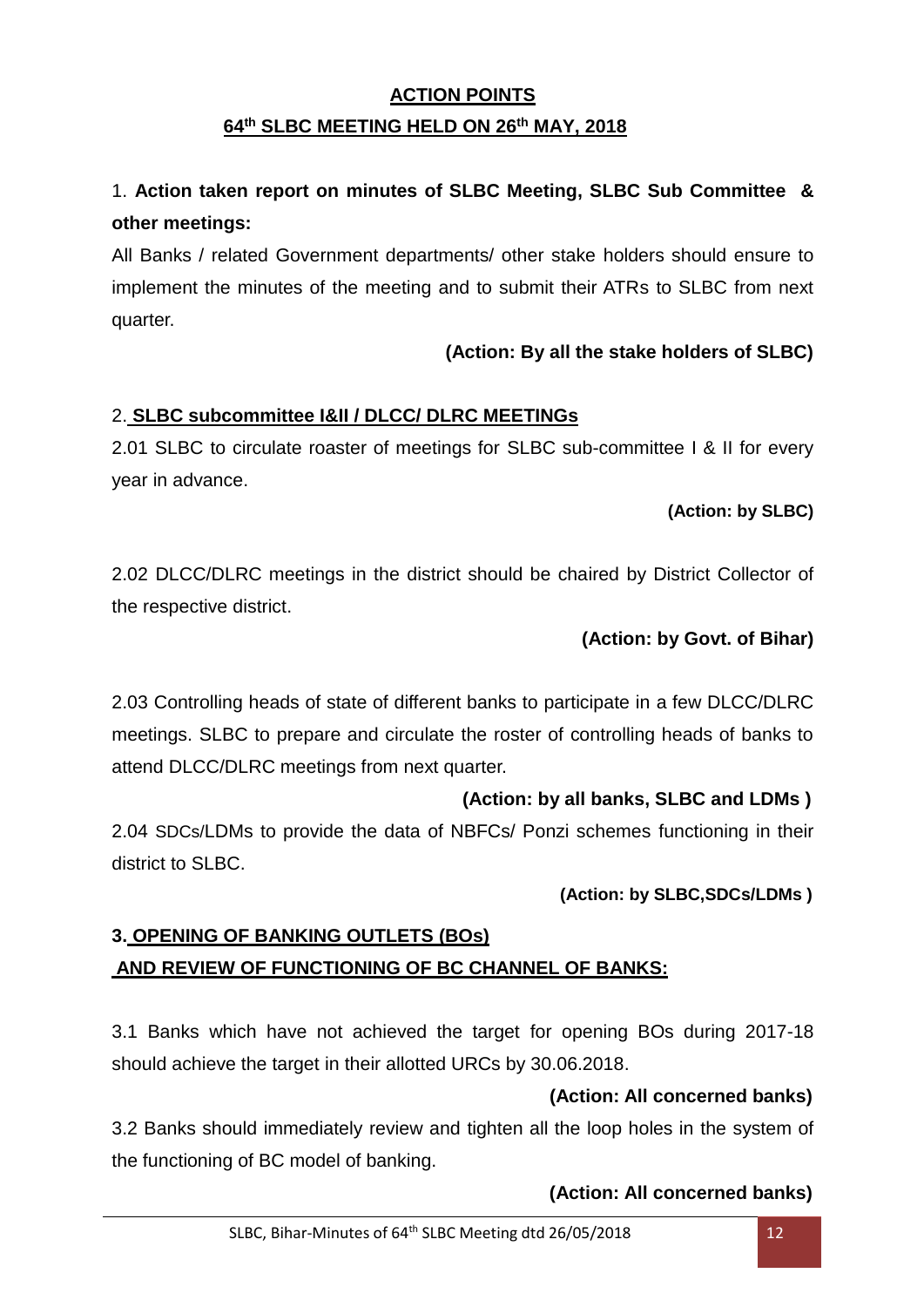3.3 District wise list of all BC points in all districts of Bihar be shared with district administration and SLBC so that report on history of BCs should be submitted by District Administrations and supervision on them could be ensured by local administration.

### **(Action: All concerned banks)**

3.4 SLBC should give plan for opening and operation of ATMs in 2018-19.

### **(Action: SLBC, All banks)**

### 4. **ACP ACHIEVEMENT**:

4.1 Size of Agriculture ACP should increase to Rs. 70000cr to increase the flow of Agricultural credit.

### **(Action: by SLBC)**

4.2 More target for ACP to be allotted to underperforming districts during 2018-19.

### **(Action: by SLBC)**

4.3 Banks should put in concerted efforts to ensure achievement of 100% target set under ACP for 2018—19 on quarterly basis. Banks to do their branch wise analysis of ACP achievement in those districts where ACP achievement is below state level achievement.

**(Action: SLBC & Controller as well as LDM & DDM of lead banks of these districts)**

## **5. CREDIT DEPOSIT RATIO (CD RATIO):**

5.01 A separate group should be formed for identifying the reasons for those 13 districts whose CD ratio is below 40%. The group will suggest remedial measures for improving the CD ratio. The group shall consist of SLBC, LDM , Lead Bank as well as major banks of those districts.

## **(Action: by SLBC, Lead banks, LDM/DDM/SDCs)**

## 6. **FLOW OF CREDIT TO AGRICULUTURE AND MSME SECTOR**:

6.1 Digitisation of land record and access to banks in the site of GoB should be expedited for improving flow of credit in the state.

 **(Action: by GoB)**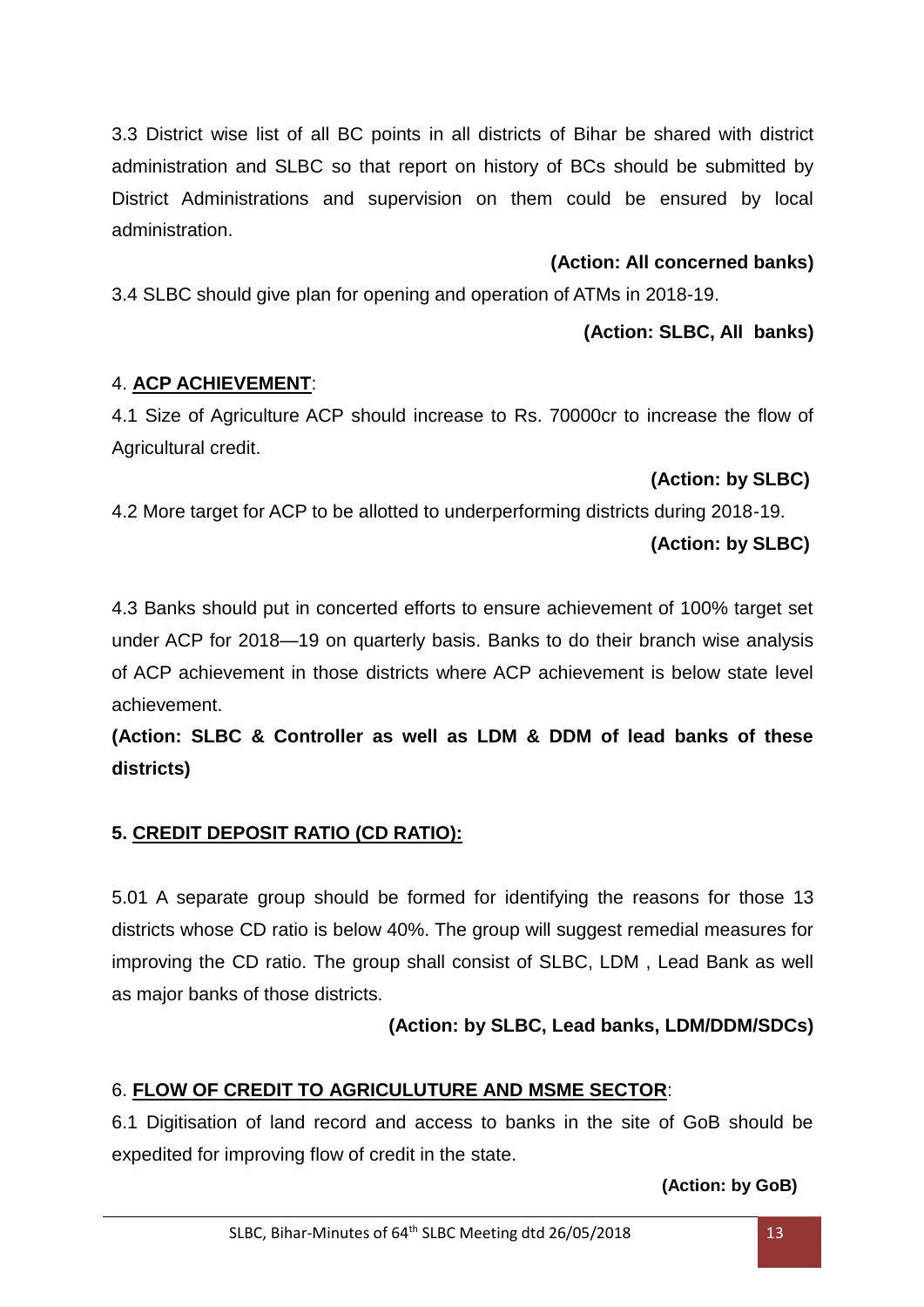6.2 Land Possession Certificate (LPC) issued to applicants by Circle Officer, GoB, should be authentic and match with the land records of the applicant available in the records of GoB. Practices of issuing LPC on the basis of a sworn in affidavit from the farmer should be stopped.

#### **(Action: Revenue and Land Reforms Department , GoB)**

6.3. Banks to provide sufficient SHG a/c opening /credit linkage forms to JEEVIKA by 15.07.2018.. All banks to participate in the SHG credit camps to be organised by JEEVIKA on 27.06.2018, 27.07.2018 & 27.08.2018 in whole Bihar.

### **(Action: by all banks)**

6.4 Banks should devise a hassle free and simplified procedure for financing small loans under Agriculture and MSME sectors.

## **(Action: by all banks)**

6.5 Target set by SLBC to banks for various schemes undertaken by Govt of Bihar /Govt. of India under Allied Agricultural Activities should be achieved by all banks. **(Action: by all banks)**

6.6 Banks to increase their coverage under **Tarun** variant under PMMY and should ensure to achieve the target under Stand up India scheme.

### **(Action: by all banks)**

## **7. DIRECT BENEFIT TRANSFER SCHEME (DBT)/DIGITAL TRANSACTION**:

7.1 A free SMS facility to the a/c of beneficiary should be provided by the banks so that the beneficiary should know the credit / debit amount in his/her account and to avoid any eventual fraudulent transaction by any one .

### **(Action: by all banks)**

7.2 Welfare Department, GoB to arrange for a separate meeting with the related banks where there are issues related to failed RTGS/NEFT transactions in DBT.

### **(Action: by Welfare Deptt, Govt of Bihar)**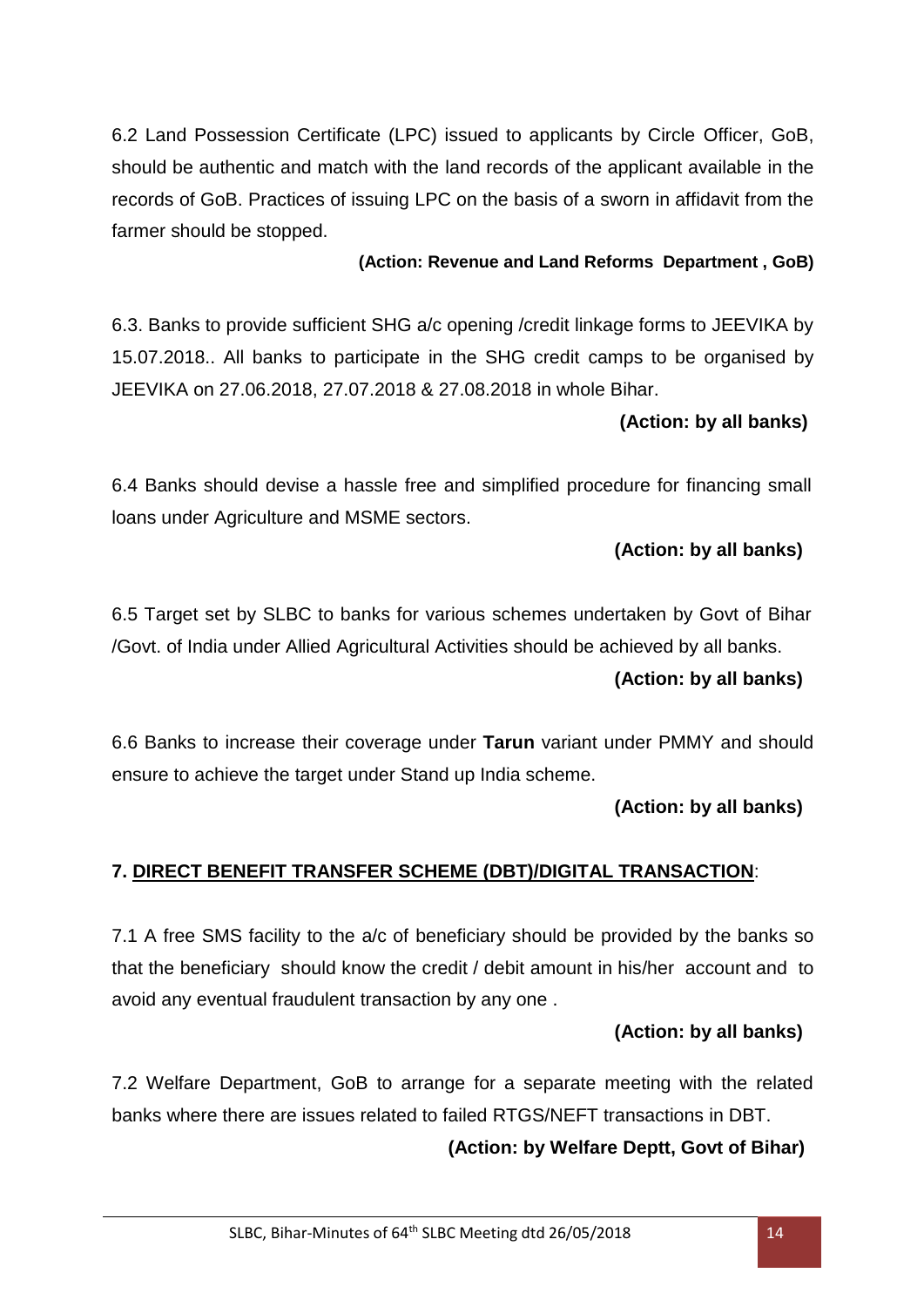7.3 No delay should take place in the banks while remitting funds to DBT beneficiaries under various welfare schemes. Government departments should also purify , on an ongoing basis , their database of accounts of beneficiaries in which the funds is to be remitted.

### **(Action: by all banks & respective deptts. Of GoB)**

## **8. SUBMISSION OF DATA TO SLBC BY BANKS AND OTHERS:**

Data flow to SLBC from the MIS of the banks to be ensured as per recent guidelines of RBI on revamping of SLBC format.

#### **(Action: by all banks)**

### **9. OTHER ISSUES:**

9.01 Govt to help banks in recovering NPAs where banks have filed certificate cases for recovery of NPAs/ Action taken under SARFAESI act.

## **(Action: Revenue and Land Reforms Department, GoB)**

9.02 Local Police must be informed while remitting cash from one place to another place by the banks.

### **(Action: by all banks)**

9.03 SLBC shall arrange separate review meeting for Private Sector Banks and RRBs in next quarter.

#### **(Action: by SLBC, Private Sector Banks, and RRBs)**

9.04 All Banks shall arrange for advertisement related to procedure for claim under PMJJBY/PMSBY for the public awareness. SLBC should come up with data on time taken in claim settlement in these schemes.

### **(Action: by SLBC, all Banks)**

9.05 SLBC should compile district wise data of schemes like PMJJBY, PMSBY, PMJDY, MUDRA for better monitoring of the schemes.

 **(Action: by SLBC)**

## XXXXXXXXXXXXXXXXXXX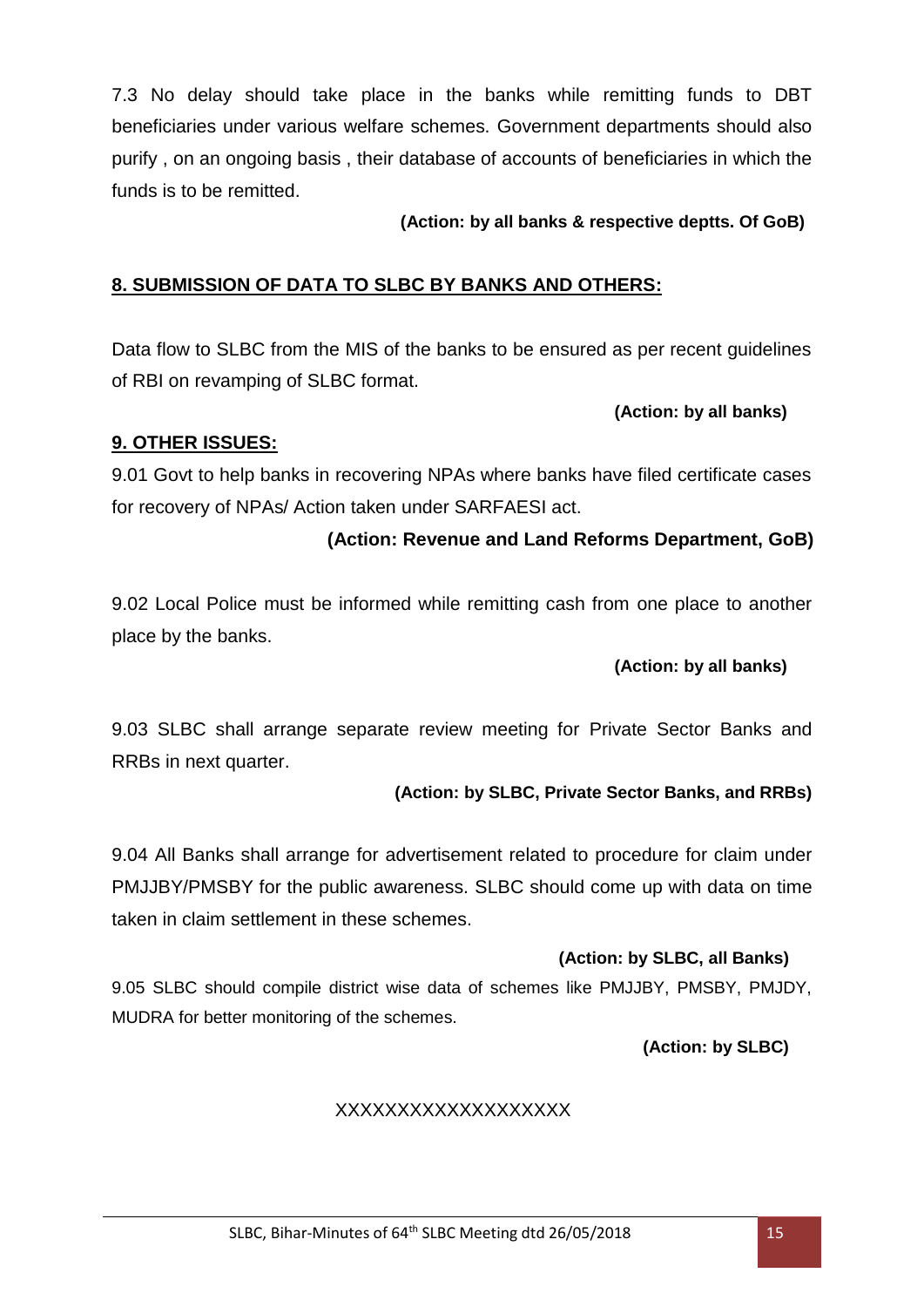## **GLOSSARY**

| Annual Credit Plan                                                       |  |  |
|--------------------------------------------------------------------------|--|--|
| Agriculture Insurance Company                                            |  |  |
| <b>Action Taken Report</b>                                               |  |  |
| <b>Banking Correspondent</b>                                             |  |  |
| <b>Block Level Banker Committee</b>                                      |  |  |
| <b>Banking Outlet</b>                                                    |  |  |
| <b>Core Banking Solution</b>                                             |  |  |
| Community Based Recovery Mechanism                                       |  |  |
| <b>Credit Deposit Ratio</b>                                              |  |  |
| <b>Chief General Manager</b>                                             |  |  |
| Credit Guarantee Fund Trust for Micro & Small Enterprises                |  |  |
| Credit Linked Subsidy Scheme                                             |  |  |
| <b>Customer Service Point</b>                                            |  |  |
| District Development Manager                                             |  |  |
| <b>District Level Consultative Committee</b>                             |  |  |
| <b>District Level Review Committee</b>                                   |  |  |
| Government of Bihar                                                      |  |  |
| Joint Liability Group                                                    |  |  |
| Kisan Credit Card                                                        |  |  |
| Lead District Manager                                                    |  |  |
| Left Wing Extremist                                                      |  |  |
| Micro, Small & Medium Enterprises                                        |  |  |
| Non Performing Assets                                                    |  |  |
| <b>Prompt Corrective Action</b>                                          |  |  |
| Pradhan Mantri Awas Yojna                                                |  |  |
| Pradhan Mantri Employment Generation Programme                           |  |  |
| Pradhan Mantri Fasal Bima Yojna                                          |  |  |
| Pradhan Mantri Jan Dhan Yojna                                            |  |  |
| Pradhan Mantri Jeevan Jyoti Bima Yojna                                   |  |  |
| Pradhan Mantri Mudra Yojna                                               |  |  |
| Pradhan Mantri Suraksha Bima Yojna                                       |  |  |
| Rural Self Employment Trainig Institute                                  |  |  |
| Rural Infrastructure Development Fund                                    |  |  |
| <b>Regional Office</b>                                                   |  |  |
| Securitization and Reconstruction of Financial Assets and Enforcement of |  |  |
| Securities Interest Act, 2002                                            |  |  |
| Senior Deputy Collector                                                  |  |  |
| Self Help Group                                                          |  |  |
| <b>State Level Banker Committee</b>                                      |  |  |
| Unbanked Rural Centres                                                   |  |  |
|                                                                          |  |  |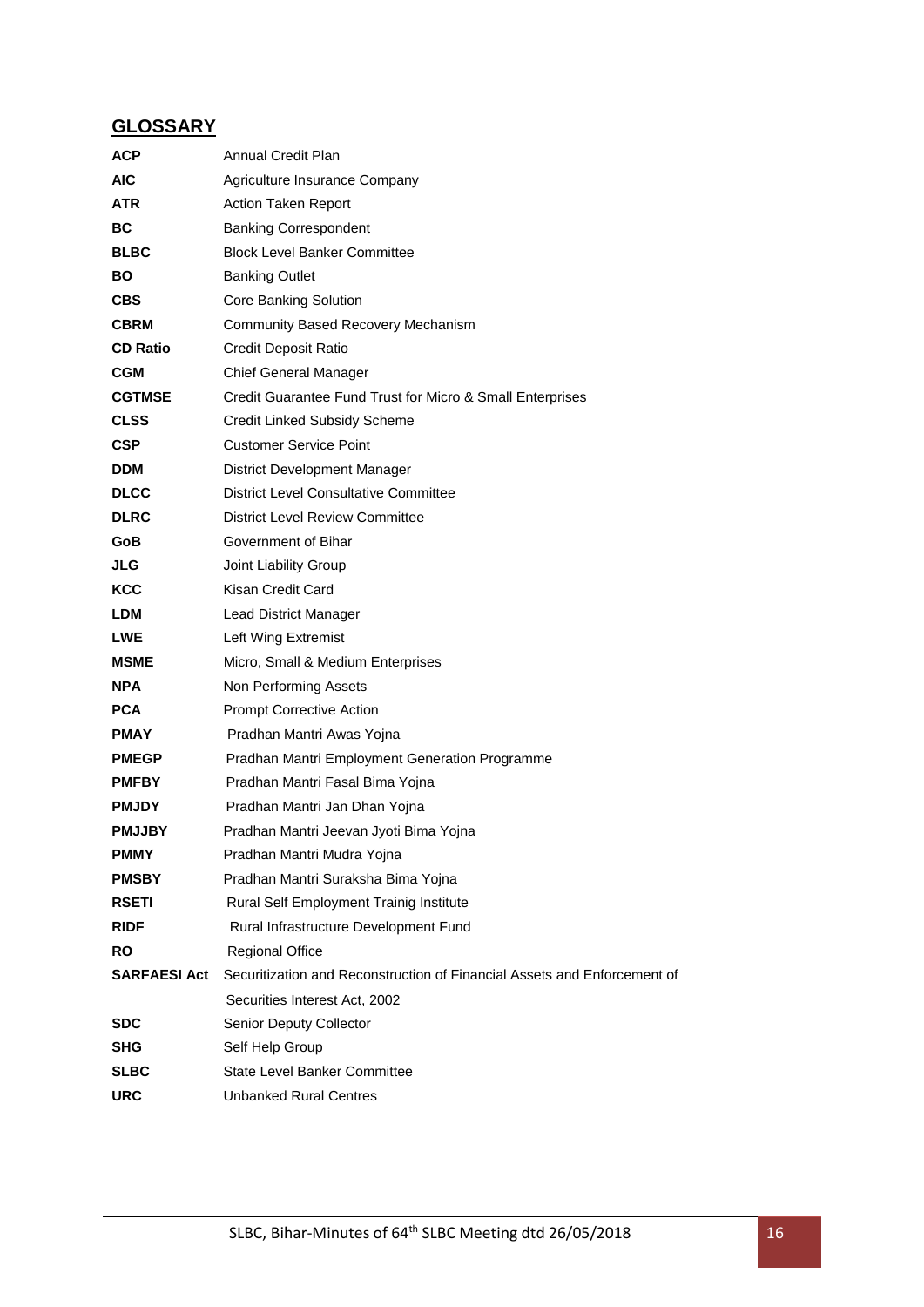## **TH SLBC REVIEW MEETING HELD ON 26.05.2018 AT HOTEL MAURYA, PATNA**

| Annexure-I |  |
|------------|--|
|------------|--|

| Sl. No.                 | Name of the Participant   | Designation/Office                                  |
|-------------------------|---------------------------|-----------------------------------------------------|
| Ministers:              |                           |                                                     |
| $\mathbf{1}$            | Shri Nitish Kumar         | Chief Minister, Bihar                               |
| $\overline{2}$          | Shri Sushil Kumar Modi    | Dy. CM & Finance Minister, Govt. of Bihar           |
| 3                       | Shri K.N. Prasad Verma    | Education Minister, Govt. of Bihar                  |
| 4                       | Shri Jay Kr. Singh        | Industry Minister, Govt. Of Bihar                   |
| 5                       | Dr. Shri Prem Kumar       | Agriculture Minister, Govt. Of Bihar                |
| State Govt.             |                           |                                                     |
| $\mathbf{1}$            | Shri Anjani Kumar Singh   | Chief Secretary, GoB                                |
| $\overline{2}$          | Shri Deepak Kumar         | Development Commissioner, GoB                       |
| 3                       | Shri K S Dwivedi          | Director General of Police, GoB                     |
| 4                       | Shri Chanchal Kumar       | Principal Secretary to CM, CM Secretariat           |
| 5                       | Smt. Sujata Chaturvedi    | Principal Secretary, Finance GOB                    |
| 6                       | Shri Brijesh Mehrotra     | Principal Secretary, Revenue & Land Reforms         |
| $\overline{7}$          | Shri Atul Prasad          | Principal secretary, Social welfare                 |
| 8                       | Shri R K Mahajan          | Principal Secretary, Education GOB                  |
| 9                       | Shri Sudhir Kumar         | Principal Secretary, Agriculture Deptt.             |
| 10                      | Shri S. Siddharth         | Principal Secretary, Industry Deptt. GOB            |
| 11                      | Shri Chaitanya Prasad     | Principal Secretary, Urban Dev.& Housing            |
| 12                      | Shri Balamurugan D.       | CEO JEEVIKA, Rural Development Deptt.               |
| 13                      | Shri Arvind Kr. Choudhary | Secretary, rural development Deptt.                 |
| 14                      | Smt. N Vijaya Laxmi       | Secretary AFRD, Animal & Fisheries resources Deptt. |
| 15                      | Smt. Rachana Patil        | Registrar co-operative society                      |
| 16                      | Shri Chandra Prakash      | Dy. Secy. Finance, Deptt. Of Finance                |
| 17                      | Shri Sanjeev Mittal       | Dy. Secretary, Finance Deptt.                       |
| 18                      | Shri Binod Kr. Tiwary     | Dy. Secretary, Finance Deptt.                       |
| 19                      | Shri Thomas Antony T      | Regional Chief, HUDCO                               |
| 20                      | Shri Awdhesh Ram          | Director, DRDA                                      |
| 21                      | Shri V M Jha              | Director MSME-DI, Patna                             |
| 22                      | Shri Nishat Ahmed         | Director Fisheries, Animal & fish resources         |
| 23                      | Shri Karan Kumar Sinha    | Dy. Director Agri (state), Agri Deptt.              |
| 24                      | Shri Avishek Chanda       | Asst. Director, MSME - DI/Muzaffarpur               |
| 25                      | Shri Ravi Kant            | Asst. Director, MSME - DI/Patna                     |
| 26                      | Shri Mithilesh Thakur     | SDPO, Finance deptt.                                |
| 27                      | Shri Rajeev Ranjan        | Banking & Finance expert, Deptt. Of Finance         |
| 28                      | Shri Dina Nath            | Dairy Economist, Dairy Dev. Deptt.                  |
| 29                      | Shri Shubhendu Dutta      | Administrative Officer, AIC , PATNA                 |
| 30                      | Shri Mukesh Kumar         | Team Leader, UD &HD                                 |
| <b>RBI &amp; NABARD</b> |                           |                                                     |
| 1                       | Shri N K Topno            | Regional Director, Reserve Bank of India            |
| $\overline{2}$          | Shri S K Majoomdar        | Chief General Manager, NABARD                       |
| 3                       | Shri Manoj Ranjan         | GM, FIDD, Reserve Bank of India                     |
| 4                       | Dr. Shri Dhirendra Kumar  | General Manager, NABARD                             |
| 5                       | Shri R. B. Kumar          | DGM, NABARD, Bihar                                  |
| 6                       | Shri Sharik Hoda          | AGM, Reserve Bank of India                          |
| $\overline{7}$          | Shri Ranjit Kumar Sinha   | AGM(DD), West Champaran                             |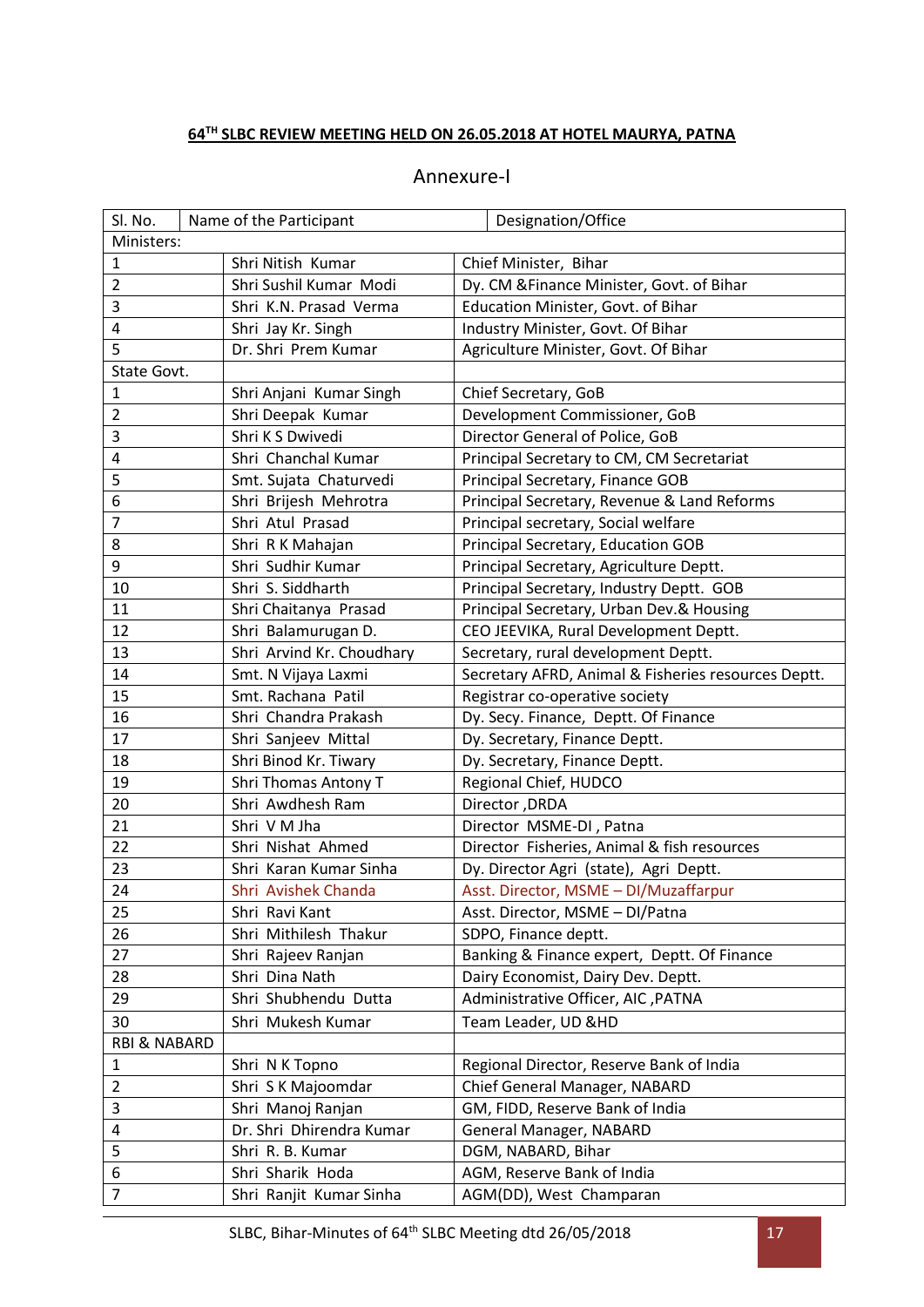| 8              | Shri Niraj Kumar                     | AGM (LDO, Gaya), RBI Patna                        |
|----------------|--------------------------------------|---------------------------------------------------|
| 9              | Shri Amit Kumar                      | DDM, NABARD, Purnea                               |
| 10             | Shri Anil Rajak                      | DDM, NABARD, Begusarai                            |
| 11             | Shri Sanjay Kumar                    | DDM, NABARD, Muzaffarpur                          |
| 12             | Shri B K Mishra                      | Manager, NABARD                                   |
| 13             | Ms. Riya Rani                        | Manager (LDO, Darbhanga), RBI Patna               |
| Banks:-        |                                      |                                                   |
| 1              | Shri Sandeep Tewari                  | Chief General Manager, State Bank Of India        |
| $\overline{2}$ | Shri Pradeep Kumar Ghose             | General Manager NW-I, State Bank of India         |
| 3              | Shri V.S. Negi                       | General Manager NW-III, State Bank of India       |
| 4              | Shri Dinesh Kumar Paliwal            | General Manager , Punjab National Bank            |
| 5              | Smt. Kalpana                         | General Manager, UCO Bank, Lucknow                |
| 6              | Shri D.B. Mukhopadhyay               | General Manager, Bank of Baroda                   |
| 7              | Shri Anil Kumar Singh                | Zonal Manager, Bank of India                      |
| 8              | Shri M K Bajaj                       | Zonal Manager, Central Bank Of India              |
| 9              | Shri Ch. S. Sastry                   | Zonal Manager, Andhra Bank                        |
| 10             | Shri Subhash Jaiswal                 | Dy. General Manager, State Bank of India          |
| 11             | Shri Parijat Saurabh                 | Dy. General Manager(FI&MF), State Bank of India   |
| 12             | Shri R K Rastogi                     | Dy. General Manager, OBC                          |
| 13             | Shri G. B. Tripathy                  | Dy. General Manager, Union Bank                   |
| 14             | Shri Shivesh Kumar Jha               | Dy. General Manager, IDBI Bank                    |
| 15             | Shri Debananda Sahoo                 | Dy. General Manager, Canara Bank                  |
| 16             | Shri D S Rathore                     | Dy. General Manager, UCO Bank                     |
| 17             | Shri Sajid Ahmad                     | Dy. Zonal Head, Corporation Bank                  |
| 18             | Shri Nasim Ahmad                     | Chairman, MBGB                                    |
| 19             | Shri T B Negi                        | Chairman, BGB                                     |
| 20             | Shri Subrato Ghosh                   | General Manager, UBGB                             |
| 21             | Shri Chandra Shekhar Singh           | MD, Bihar State co-operative Bank                 |
| 22             | Shri Madhushudan Behara              | Sr. General Manager, Indian Overseas Bank         |
| 23             | Shri Rajesh Kumar Sharma             | Regional Head, Vijaya Bank                        |
|                |                                      |                                                   |
| 24             | Shri Subhajit Mittra                 | Regional Head, Bandhan Bank                       |
| 25             | Shri Rajesh Kr. Sharma               | Regional Head, Vijaya Bank                        |
| 26             | Shri R.K. Das                        | Asst. General Manager SLBC, State Bank of India   |
| 27             | Shri Madan Mohan Bariar              | Asst. General Manager(FI&MF), State Bank of India |
| 28             | Shri Himanshu Kansal                 | Asst. General Manager, Allahabad Bank             |
| 29             | Shri Mithilesh kr. Srivastava        | Asst. General Manager, United Bank of India       |
| 30             | Shri A.K. Tripathy                   | Chief Manager (Agri), Dena Bank                   |
| 31             | Shri Shivaji Dutta                   | Chief Manager, Indian Bank                        |
| 32             | Shri Abhinav Choubey                 | Chief Manager, Bank of Maharshtra                 |
| 33             | Shri Ashok Kumar                     | Chief Manager, Punjab & Sind Bank                 |
| 34             | Shri Pramod Dubey                    | Zonal Head, ICICI Bank                            |
| 35             | Shri Ratul Mukhopadhay               | Circle Head, Axis Bank                            |
| 36             | Shri Amit Balajee                    | Circle Head- Agri. HDFC Bank Ltd.                 |
| 37             | Shri Nitin Ranjan                    | Asst. Vice President, Yes Bank                    |
| 38             | Mrs. Pratyaksha Naithavi             | State Head, Indusind Bank                         |
| 39             | Shri Sudhanshu Kumar                 | Nodal Officer, Axis Bank                          |
| 40             | Shri Rajeev Ranjan                   | Manager, Bank of India                            |
| 41             | Shri Mukesh Agarwal                  | Manager, Union Bank of India                      |
| 42             | Mrs. Abha Kirty                      | Manager(Agri), Corporation Bank                   |
| 43             | Shri Shamaraja Bhatt                 | Manager, Karnataka Bank                           |
| 44<br>45       | Ms. Rima Kumari<br>Shri Vivek Ranjan | Manager, Punjab & Sind<br>Manager, DCB Bank       |